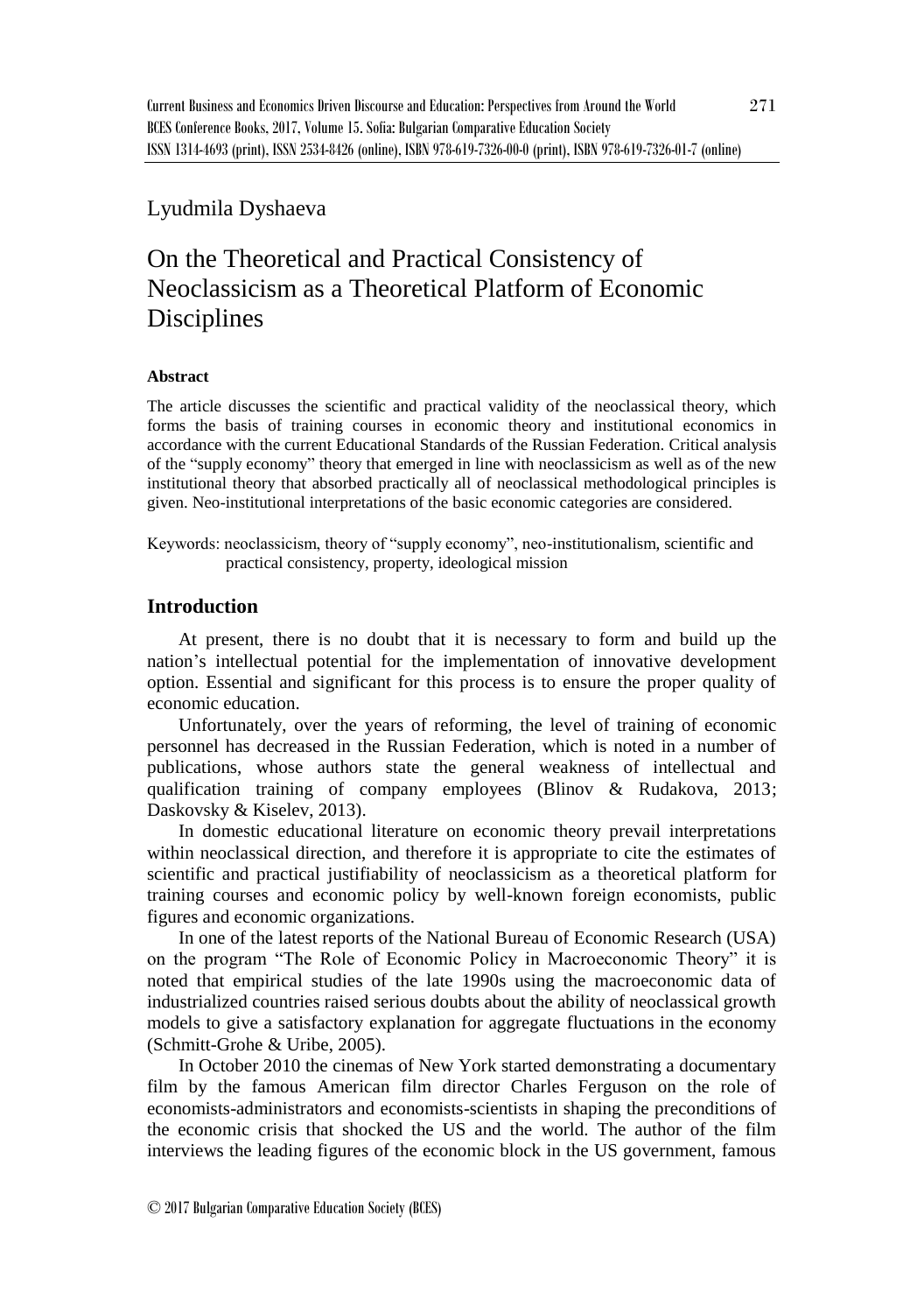US economists, visits various countries suffering from the crisis, and comes to the conclusion that both the official system and the initial theoretical constructions are vicious (The New York Times, 2010).

Criticizing neoclassical theory on the whole as a dominant part of the post-war mainstream, Douglass North in his Nobel lecture (December 9, 1993) claimed that this theory is an inappropriate means for analyzing policies and making recommendations that stimulate economic growth and development (World economic thought. Through the prism of centuries, 2004a, pp. 707-708).

#### **Results and discussion**

The abovementioned authoritative critical remarks on the neoclassical theory would be continued as follows.

In the second half of the XX century, the theory of "supply economy" was introduced in the neoclassical direction; its authors were American economists. Not being a coherent scientific concept, the theory of "supply economy" is a set of recommendations in the field of economic policy, namely, it suggests reducing the tax burden of organizations and state budget expenditures (improving the budget), and privatizing state enterprises.

The list of measures is painfully familiar: these very measures were implemented by the reformation Government of the Russian Federation in the 90s of the  $20<sup>th</sup>$  century and continue to be embodied into Russia's economic policy at present.

In fairness, it should be noted that this theory was put into the basis of the economic policies of R. Reagan (USA) and M. Thatcher (Great Britain) in the 80s of the  $20<sup>th</sup>$  century, but after that these countries moved rather quickly to a more flexible and efficient economic policy.

In fact, general recommendation to reduce the tax burden is a too abstract approach. It is known that really competent and effective tax policy provides different tax rates and methods of their construction for different types of tax payments. In addition, tax rates are also differentiated depending on the categories of taxpayers, the branch belonging of economic entities in order to equalize the profitability of economic activities in different sectors of national economy, or, conversely, its differentiation, taking into account the goals and priorities of current and prospective economic policy of the state. It is demonstrated by the economic practice of any modern developed country, including the USA. Reduction of the state budget expenditures recommended by the theory of "supply economy" runs counter to the budgetary policy of modern developed, for example, European countries, where the state's consistently high budgetary expenditures do not turn into a stopper, as the theory in question suggests, but a generator of economic growth.

There are many eloquent publications about destructive consequences of mass privatization for national economies of the former union republics that was held on the post-Soviet territory (Kulikov, p. 4). Therefore, the abovementioned estimates by leading Western economists about scientific and practical inconsistency of neoclassical theory seem natural.

However, it is no coincidence that modern American economist R. Heilbroner, an honorary professor of economics at the New School of Social Research in New York, meaning by modern economics, in fact, a neoclassical direction (as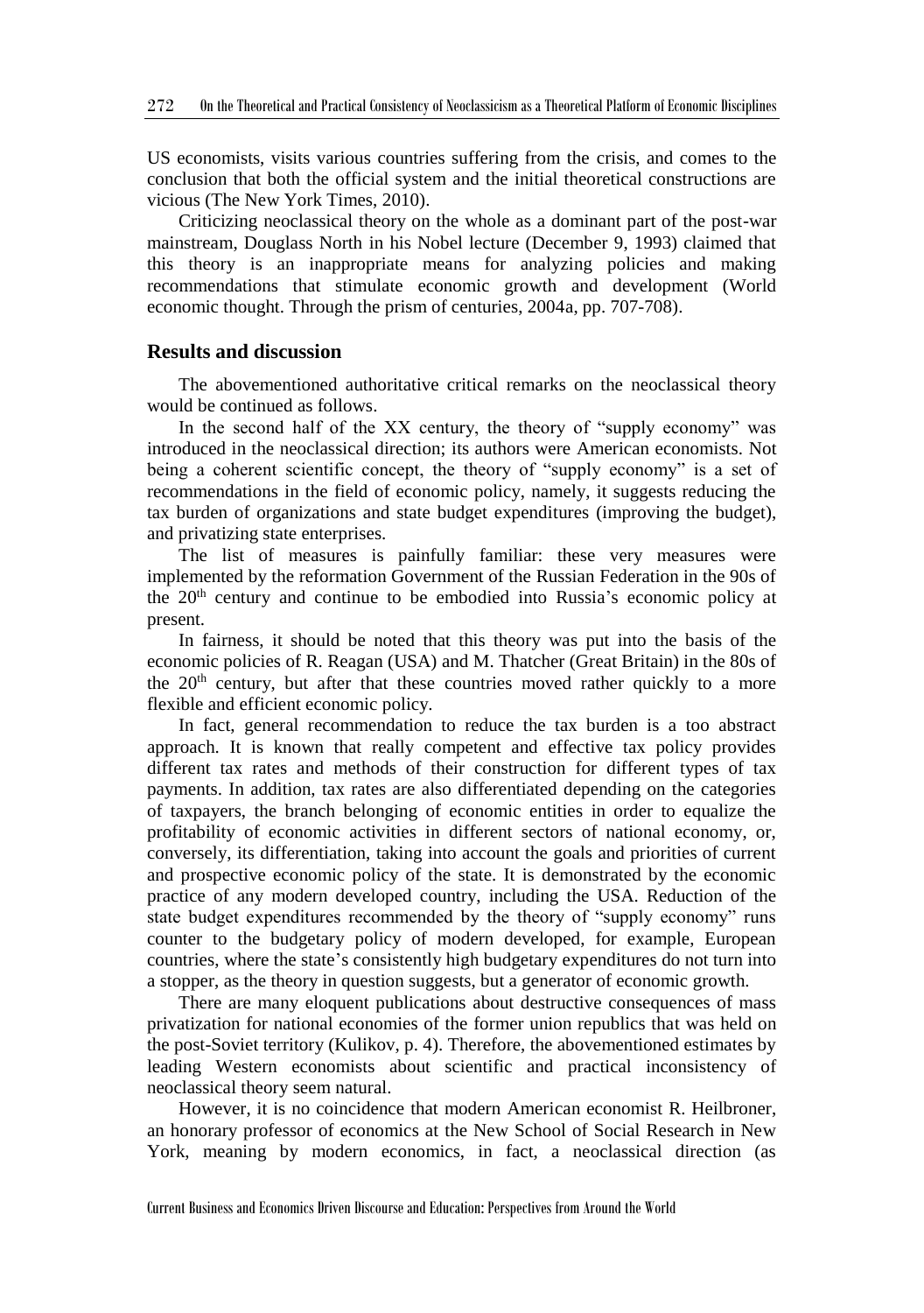understood from the context – author) points at the distraction from the analysis of the system of production relations as its significant defect:

*It is not surprising that the scientific school, considering the economic system in isolation from these motives (from the analysis of production relations-the author), raises the theory of choice (in the situation of limited resources – the author) to the commanding height and proclaims the desire for the general equilibrium by its immanent tendency. It is here that the economy discovers its fatal infirmity as a pretender to universal science and its fraud as an imperial doctrine.* (World economic thought. Through the prism of centuries, 2004b, pp. 400-401)

Thanks to the efforts of modern American economists, many of whom have become Nobel laureates in the last 10 years, a new direction of economic science – neo-institutionalism – appeared by the end of the last century.

As it is noted in the article by A. G. Hudokormov:

*The latest trend of the world economic thought – neo-institutionalism – has gained universal recognition by the end of the last century and is gradually included as an integral part of the main core (mainstream) into the Western economic theory.*

*Neo-institutionalism has seriously changed the mainstream content by introducing fundamentally new categories into its composition: transaction costs, property rights, opportunistic behavior, contract network, etc.* (Hudokormov, 2007, p. 58)

Quite recently the course "Institutional Economics", outlining the ideas of neoinstitutionalism, was introduced to Russian universities as a mandatory discipline for students of economic specialties. As it is claimed, neo-institutionalism is a kind of symbiosis between neoclassical theory and American classical institutionalism. "Neo-institutionalism, in its constructions, either explicitly or implicitly proceeds from the prerequisites characteristic for the neoclassical theory" (Agapova, 2009, p. 99).

Acquaintance with the main topics of the "Institutional Economics" left the following impression. In fact, when using new terminology, the basic postulates of neoclassicism are re-declared: adherence to the idea of economic freedom; minimal state participation in the economic life of the society; the principle of methodological individualism; consideration of the market as the best way to organize economic activity; rationality of economic behavior of individuals, however, not absolute, but limited.

It seems that fairy tales have more relevance to the modern economic reality than neo-institutional model of pure market economy with the completeness of information and zero transaction costs, optimal allocation of resources and maximum social welfare due to private property.

The rational link of the American classical institutionalism by T. Veblen, consonant with the position of the economists of German historical school – consideration of socioeconomic factors in unity and development for the objective and productive exposition of the laws and tendencies of social development – is largely lost in the new course. It is replaced by the texts, tendentiously illuminating certain phenomena of society's social and economic life.

It is striking, for example, to describe individuals' labor behavior, for some reason peremptorily assuming opportunistic character, that is, unfair behavior, abuse of official position to the detriment of enterprise and collective's interests.

Why should it be so humiliating for people and, in particular, for hired labor?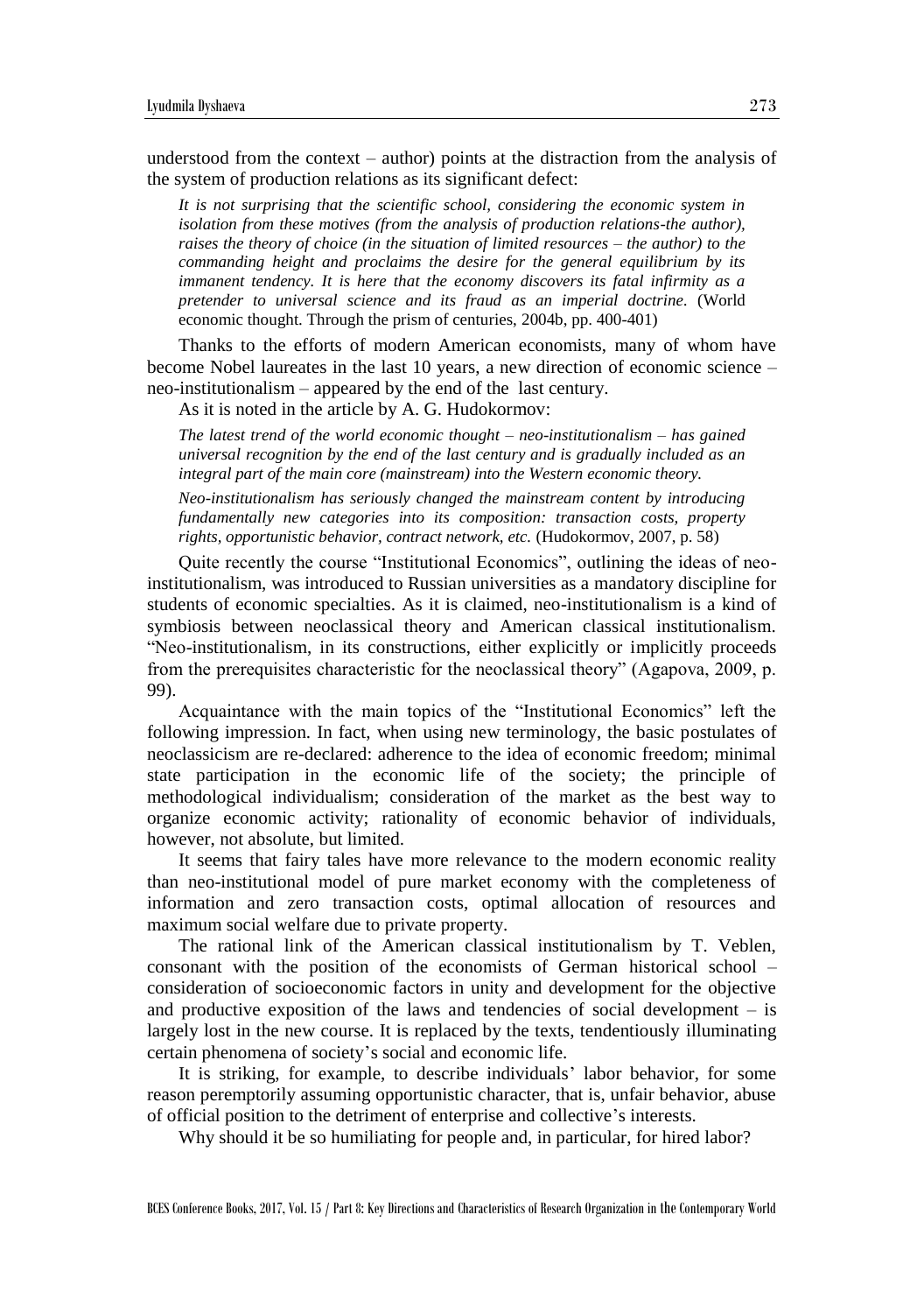It would be interesting to know if the content of the course "Institutional Economics" identical in Russia and the US, for example? And what is thought about the description of labor behavior given in the Russian textbooks of "Institutional Economics", for example, by the Japanese with their system of lifelong hiring and exemplary corporate culture?

It is also necessary to remember about the educational component of the educational process. If the representatives of academic science from the pages of textbooks authoritatively talk about the opportunistic behavior of company employees as a norm of economic behavior (rather than a deviation from the norm, which would be appropriate and understandable), then only a certain stereotype of thinking and behavior of the forming personality can be seen as its result.

Also alarming is the interpretation by neo-institutionalism theorists of the basic economic categories, for example, property.

In the implementation of the predominantly legal aspect of analysis in the theory of property rights "the questions studied are not so much about the origin of the institution of property... yet about comparative effectiveness of one or another type of property rights" (Agapova, 2009, p. 66). This affirms the immutable advantage of private property over other forms of ownership.

*Considering private property as an ideal, the representatives of the neo-institutional theory see the justification (permissibility) of the existence of other types of property in the impossibility (due to high costs) to provide exclusive rights to the resources of some individuals, thus treating both state and common property as an inevitable evil.* (Agapova, 2009, p. 98)

Further on, the author of this quotation gives an amazing, magnificent text explaining the actual place of different forms of ownership in the economic system:

*The most important assumptions in protecting private property are that all the costs and benefits of decision-making are borne by the individual ... Obviously, it is not always followed in the real economy, therefore, the process of limiting private property, or restrictions on the abuse of private property, also receives a significant spread in the regime of private ownership. This may mean recognizing that the institution of private property does not provide economic and social optimum and needs limitations on the part of the state as a political institution.* (Agapova, 2009, p. 87)

*The critics of communal property completely ignore the fact that for a very long period the predominant form of people's interaction was joint activity, which corresponds to the institution of communal property...*

*The relations of communal and collective property being embodied in the institutions of use, possession and disposal of property as well as interpersonal relationships (including family and marriage), sprouted through all stages of person's life and determined his/her spiritual mood. And not indifference, but sympathetic attention to others, not individualism, but adaptation to the needs of the organization, not rivalry, but close and constant cooperation are the main characteristics that accompany communal (collective) property...*

*This property system, accompanied by the orientation of production to direct consumption, did not entail predatory use of resources. Paradoxically, this phenomenon is typical for the system of private property which is the basis of modern market economy...*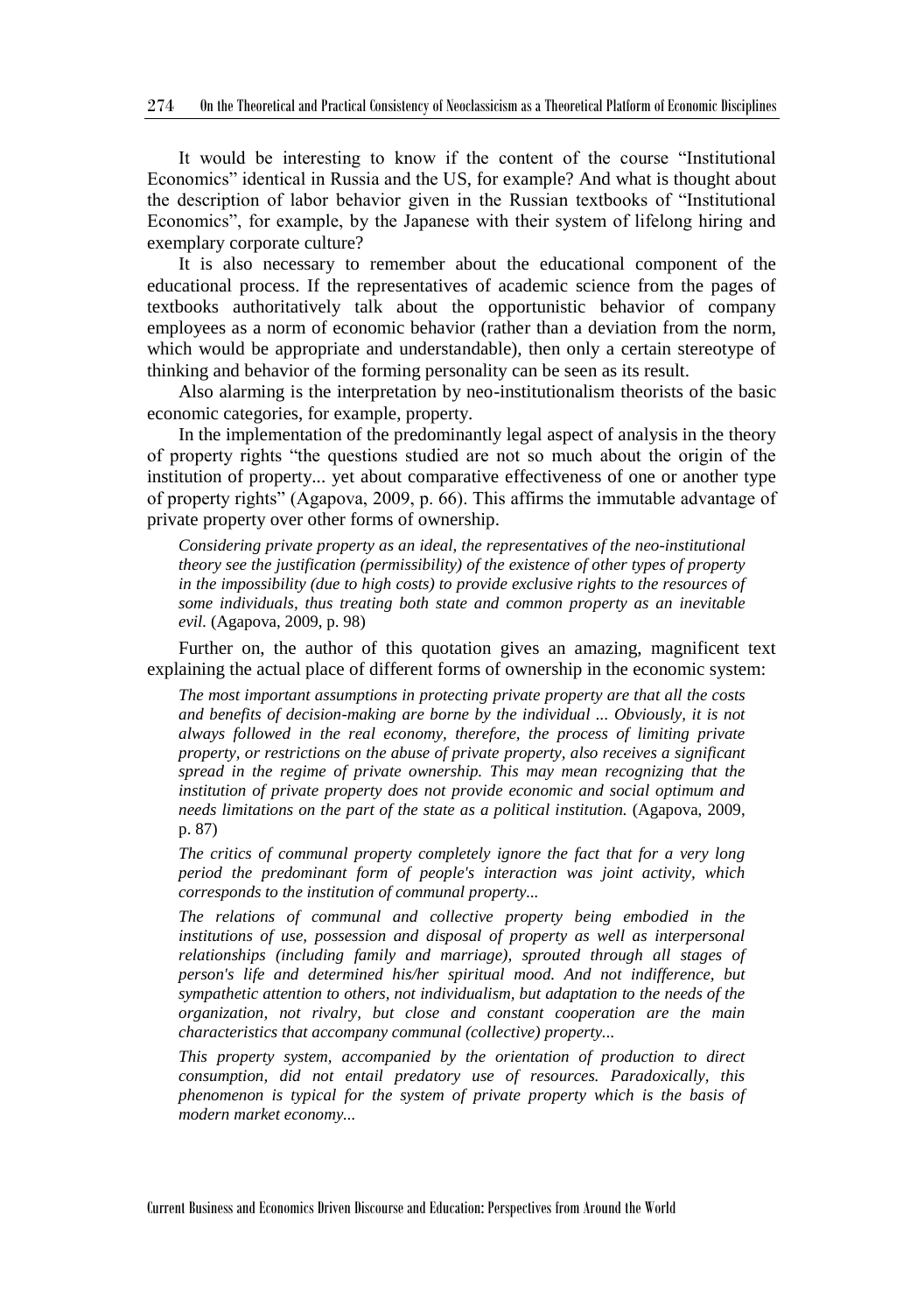*It is generally accepted that modern organization of consumer demand leads to ultra-fast moral obsolescence of products. Speaking figuratively, the inevitable consequence of this process is the accelerated processing of initial resources into the streams of annoying things, becoming waste of life.* (Agapova, 2009, pp. 94-95)

In the context of the discussed issue it is interesting to cite the so-called "Posner's maxim":

*Legal rules should "imitate the market", or, in other words, help to establish such distribution of property rights that the market would achieve in the absence of transaction costs and economic agents would reach themselves if not the positive costs of transactions.* (Agapova, 2009, pp. 81-82)

What is it? Dreams of a "pocket" state that does not prevent legalization of real arrangement of economic power between oligarchic groups?

Further. The so-called "naïve" theory of the emergence of property rights suggested by neo-institutionalists is by no means naïve.

In arguments, the advantage of private ownership of resources is almost categorically affirmed, "elbow work" is approved for the purpose of priority capture of resources, "such characteristics of the individual as egoism and utilitarianism are presumed" (Agapova, 2009, p. 100), i.e. a certain stereotype of economic thinking and behavior is gradually being introduced into public consciousness.

The content and ideological implications of the reasoning on this issue once again testify about the unity of the initial positions of neoclassicism and neoinstitutionalism.

Once again, it should be emphasized that in all theoretical constructions of the neo-institutional theory, the role of the state in the social and economic life of modern society is distorted and depreciated.

It seems, therefore, that in recent decades, in the works of modern neoclassicism and neo-institutionalism representatives who are predominantly American economists, there is no search for an abstract truth that has been cleared of ideological underpinnings (which was proclaimed at the time of the formation of neo-classical direction in the late  $19<sup>th</sup>$  century), but on the contrary, they demonstrate a far-sighted ideological move aimed at replacing real scientific and economic knowledge as a basis for practical activity with far from reality pseudo-scientific schemes lobbying a certain set of statements that have some relation to individual socioeconomic phenomena of public life, but in no way are a well-composed economic concept that could serve a basis for the proposal of efficient social and economic state policy measures.

It can be assumed that both neoclassical theory and institutional economics (neo-institutionalism) are called upon fulfilling an important ideological mission: to form a certain type of economic thinking and behavior on the territories of the countries where this material will be accepted as the content of basic economic courses.

As A. G. Hudokormov rightly noted:

*Leadership in the Nobel Prizes in economics, among other things, necessarily includes a moment of national and ideological influence... In essence, this is another manifestation of the soft power that alongside with the "forces" of a different kind determines the dominance of the United States in the modern world.* (Hudokormov, 2007, p. 55)